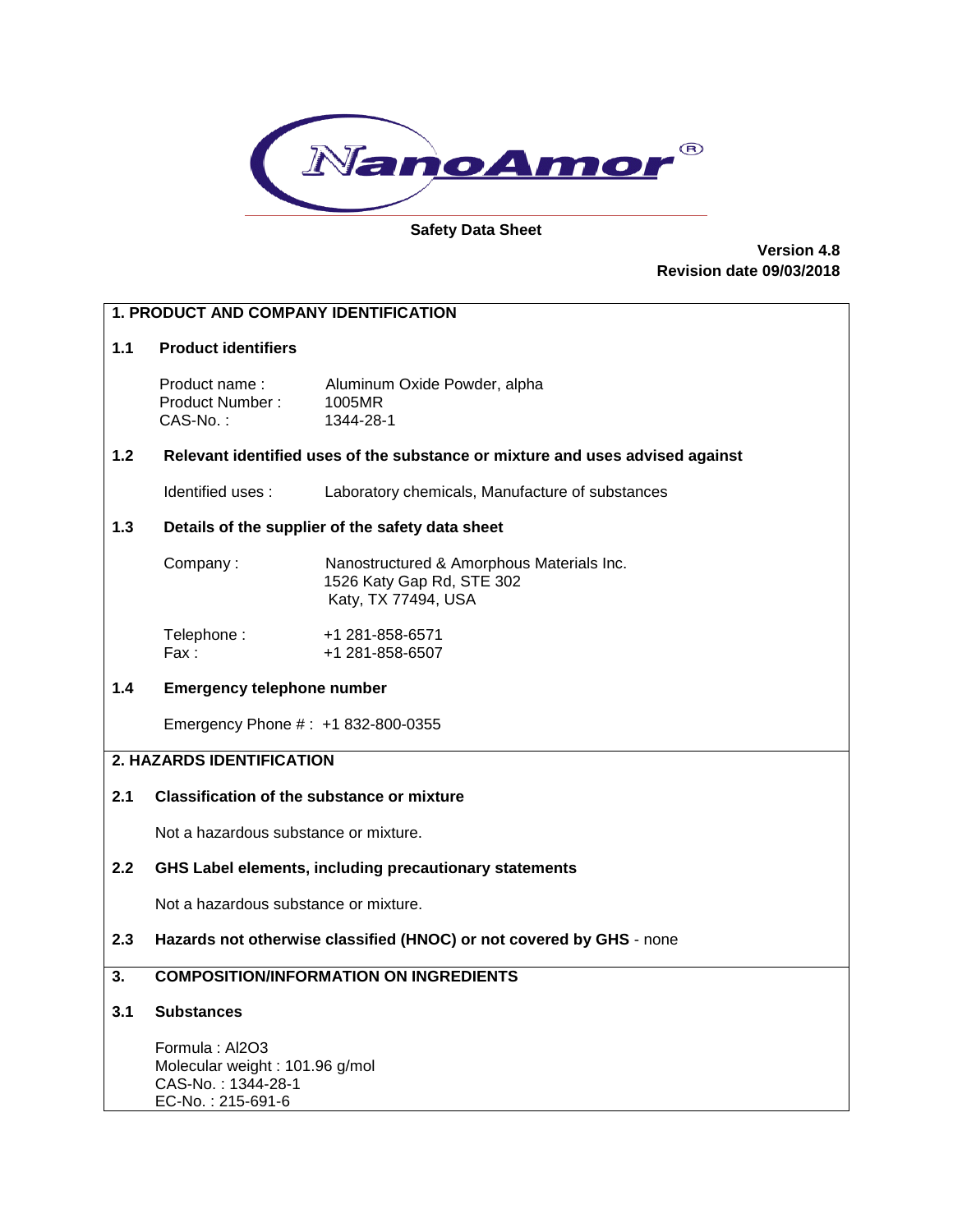|     | <b>Hazardous components</b>                                                                              |                |                                                                                                    |
|-----|----------------------------------------------------------------------------------------------------------|----------------|----------------------------------------------------------------------------------------------------|
|     | Component                                                                                                | Classification | Concentration                                                                                      |
|     | Aluminum oxide                                                                                           |                |                                                                                                    |
|     |                                                                                                          |                | $\leq$ 100 %                                                                                       |
| 4.  | <b>FIRST AID MEASURES</b>                                                                                |                |                                                                                                    |
| 4.1 | <b>Description of first aid measures</b>                                                                 |                |                                                                                                    |
|     | <b>General advice</b><br>Move out of dangerous area.                                                     |                |                                                                                                    |
|     | If inhaled<br>If breathed in, move person into fresh air. If not breathing, give artificial respiration. |                |                                                                                                    |
|     | In case of skin contact<br>Wash off with soap and plenty of water.                                       |                |                                                                                                    |
|     | In case of eye contact<br>Flush eyes with water as a precaution.                                         |                |                                                                                                    |
|     | If swallowed<br>Never give anything by mouth to an unconscious person. Rinse mouth with water.           |                |                                                                                                    |
| 4.2 | Most important symptoms and effects, both acute and delayed<br>and/or in section 11                      |                | The most important known symptoms and effects are described in the labeling (see section 2.2)      |
| 4.3 | Indication of any immediate medical attention and special treatment needed<br>No data available          |                |                                                                                                    |
| 5.  | <b>FIREFIGHTING MEASURES</b>                                                                             |                |                                                                                                    |
| 5.1 | <b>Extinguishing media</b>                                                                               |                |                                                                                                    |
|     | Suitable extinguishing media<br>Use water spray, alcohol-resistant foam, dry chemical or carbon dioxide. |                |                                                                                                    |
| 5.2 | Special hazards arising from the substance or mixture<br>No data available                               |                |                                                                                                    |
| 5.3 | <b>Advice for firefighters</b><br>Wear self-contained breathing apparatus for firefighting if necessary. |                |                                                                                                    |
| 5.4 | <b>Further information</b><br>Do not use halocarbon extinguishers.                                       |                |                                                                                                    |
| 6.  | <b>ACCIDENTAL RELEASE MEASURES</b>                                                                       |                |                                                                                                    |
| 6.1 | Personal precautions, protective equipment and emergency procedures                                      |                | Avoid dust formation. Avoid breathing vapours, mist or gas. For personal protection see section 8. |
| 6.2 | <b>Environmental precautions</b><br>No special environmental precautions required.                       |                |                                                                                                    |
| 6.3 | Methods and materials for containment and cleaning up                                                    |                |                                                                                                    |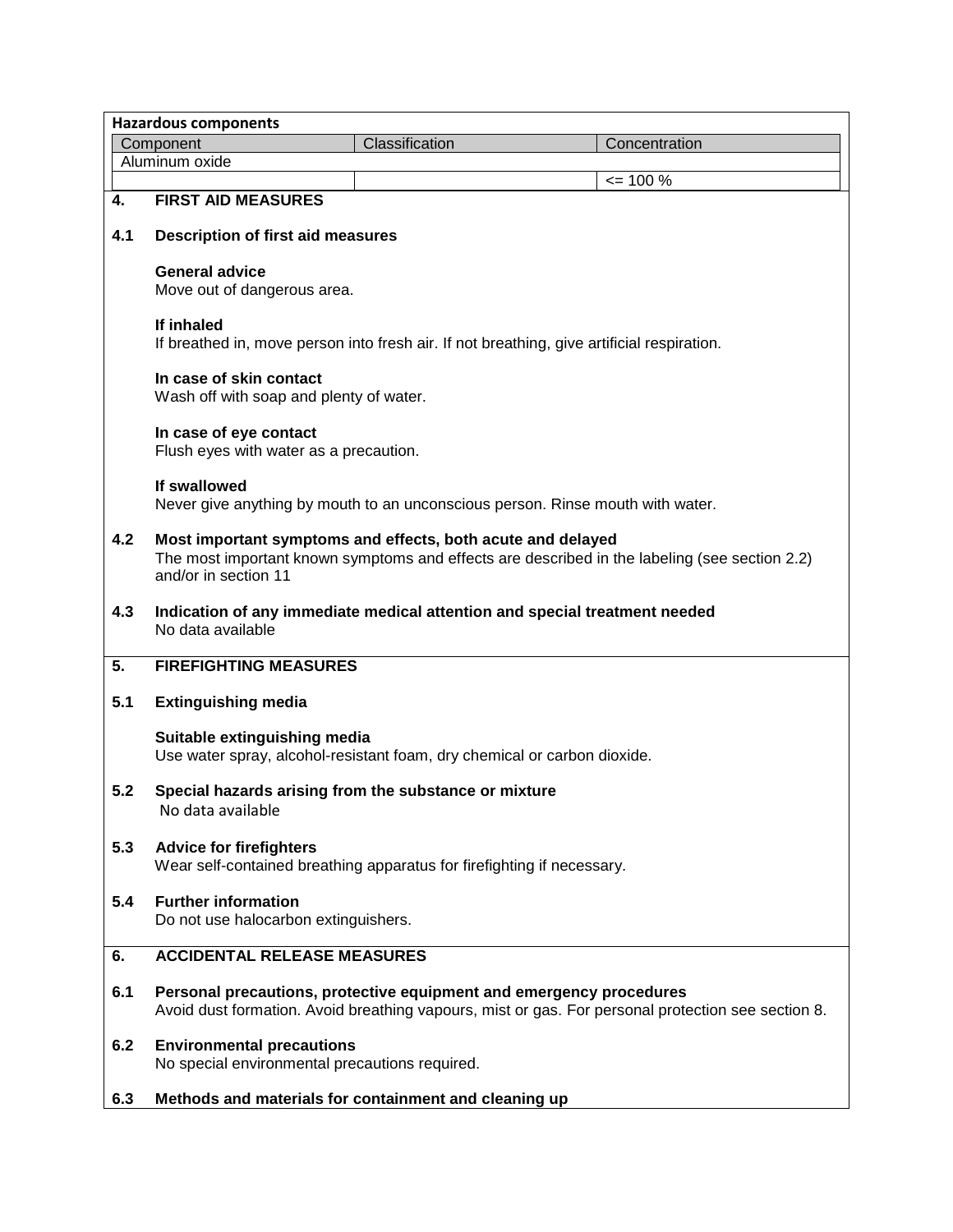| Sweep up and shovel. Keep in suitable, closed containers for disposal. |  |
|------------------------------------------------------------------------|--|
|------------------------------------------------------------------------|--|

**6.4 Reference to other sections**

For disposal see section 13.

## **7. HANDLING AND STORAGE**

## **7.1 Precautions for safe handling**

 Further processing of solid materials may result in the formation of combustible dusts. The potential for combustible dust formation should be taken into consideration before additional processing occurs. Provide appropriate exhaust ventilation at places where dust is formed. For precautions see section 2.2.

## **7.2 Conditions for safe storage, including any incompatibilities**

 Keep container tightly closed in a dry and well-ventilated place. strongly hygroscopic Storage class (TRGS 510): Non Combustible Solids

## **7.3 Specific end use(s)**

Apart from the uses mentioned in section 1.2 no other specific uses are stipulated

## **8. EXPOSURE CONTROLS/PERSONAL PROTECTION**

## **8.1 Control parameters**

### **Components with workplace control parameters**

| <b>Component</b> | CAS-No.   | Value                                                                | <b>Control</b>  | <b>Basis</b>                                |
|------------------|-----------|----------------------------------------------------------------------|-----------------|---------------------------------------------|
|                  |           |                                                                      | parameters      |                                             |
|                  | Remarks   | alpha-Alumina is the main component of technical grade alumina.      |                 |                                             |
|                  |           | Corundum is natural Al2O3. Emery is an impure crystalline variety of |                 |                                             |
|                  |           | Al2O3. See Appendix D - Substances with No Established RELs          |                 |                                             |
| Aluminum oxide   | 1344-28-1 | <b>TWA</b>                                                           | 15.000000 mg/m3 | USA. Occupational<br>Exposure Limits (OSHA) |
|                  |           | <b>TWA</b>                                                           | 5.000000 mg/m3  | USA. Occupational                           |
|                  |           |                                                                      |                 | Exposure Limits (OSHA)                      |
|                  |           | <b>TWA</b>                                                           | 15.000000 mg/m3 | USA. Occupational                           |
|                  |           |                                                                      |                 | Exposure Limits (OSHA)                      |
|                  |           | <b>TWA</b>                                                           | 5.000000 mg/m3  | USA. Occupational                           |
|                  |           |                                                                      |                 | Exposure Limits (OSHA)                      |
|                  |           | <b>TWA</b>                                                           | 1.000000 mg/m3  | USA. ACGIH Threshold                        |
|                  |           |                                                                      |                 | Limit Values (TLV)                          |
|                  |           | Lower Respiratory Tract irritation Pneumoconiosis Neurotoxicity Not  |                 |                                             |
|                  |           | classifiable as a human carcinogen varies                            |                 |                                             |
|                  |           | <b>TWA</b>                                                           | 1.000000 mg/m3  | USA, ACGIH Threshold                        |
|                  |           |                                                                      |                 | Limit Values (TLV)                          |
|                  |           | Lower Respiratory Tract irritation Pneumoconiosis Neurotoxicity Not  |                 |                                             |
|                  |           | classifiable as a human carcinogen varies                            |                 |                                             |
|                  |           | TWA                                                                  | 1.000000 mg/m3  | USA. ACGIH Threshold                        |
|                  |           |                                                                      |                 | Limit Values (TLV)                          |
|                  |           | Lower Respiratory Tract irritation Pneumoconiosis Neurotoxicity Not  |                 |                                             |
|                  |           | classifiable as a human carcinogen varies                            |                 |                                             |
|                  |           | <b>PEL</b>                                                           | 10 mg/m3        | California permissible                      |
|                  |           |                                                                      |                 | exposure limits for                         |
|                  |           |                                                                      |                 | chemical contaminants                       |
|                  |           |                                                                      |                 | (Title 8                                    |
|                  |           | <b>PEL</b>                                                           | $5$ mg/m $3$    | California permissible                      |
|                  |           |                                                                      |                 | exposure limits for                         |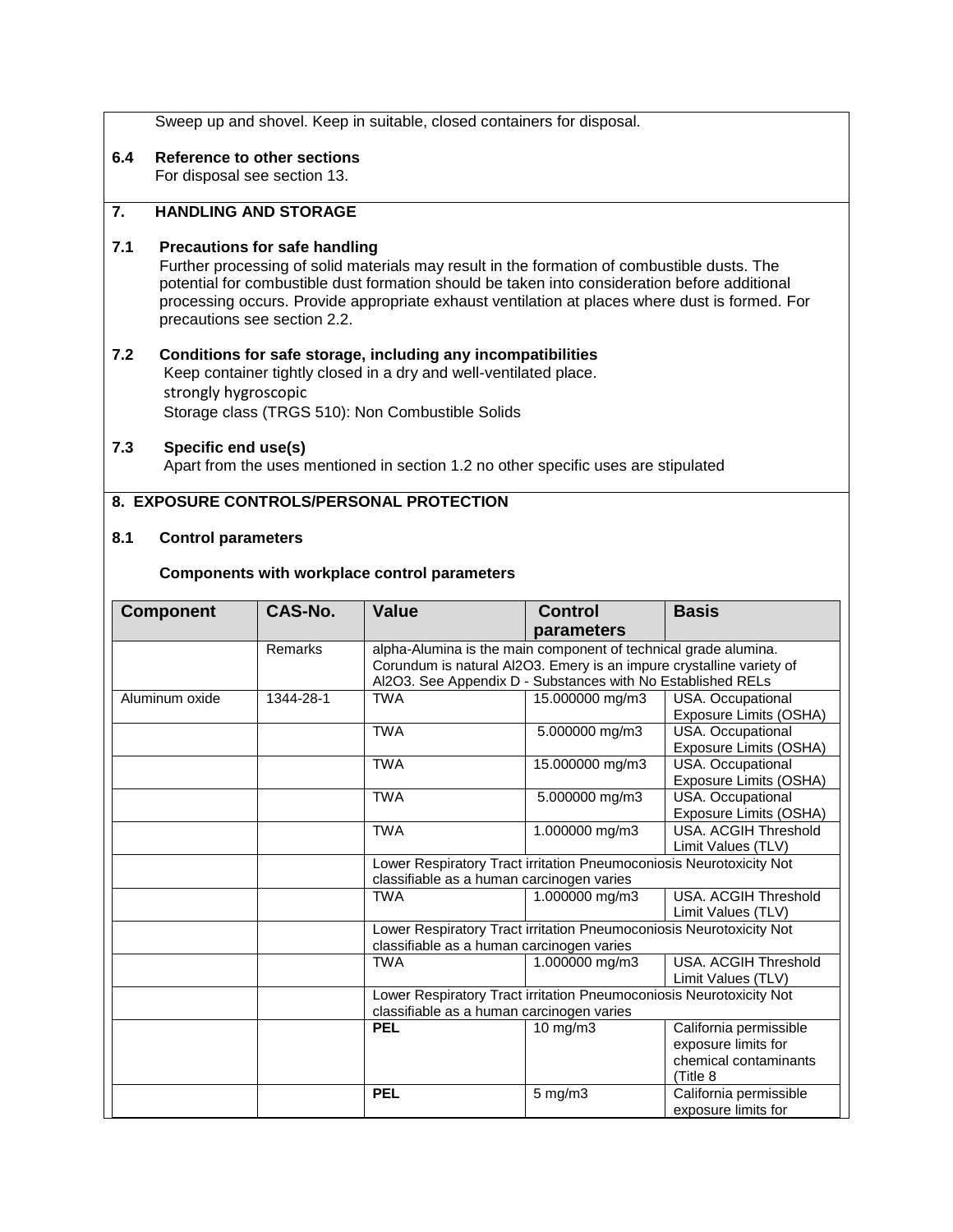|     |                                                                                                                                                                                                                                                                                                                                                   |                                                    |                                                                                                                                                                                                                                                                                                                                    |  | chemical contaminants<br>(Title 8                                                              |
|-----|---------------------------------------------------------------------------------------------------------------------------------------------------------------------------------------------------------------------------------------------------------------------------------------------------------------------------------------------------|----------------------------------------------------|------------------------------------------------------------------------------------------------------------------------------------------------------------------------------------------------------------------------------------------------------------------------------------------------------------------------------------|--|------------------------------------------------------------------------------------------------|
|     |                                                                                                                                                                                                                                                                                                                                                   |                                                    |                                                                                                                                                                                                                                                                                                                                    |  |                                                                                                |
| 8.2 | <b>Exposure controls</b>                                                                                                                                                                                                                                                                                                                          |                                                    |                                                                                                                                                                                                                                                                                                                                    |  |                                                                                                |
|     | <b>Appropriate engineering controls</b><br>General industrial hygiene practice                                                                                                                                                                                                                                                                    |                                                    |                                                                                                                                                                                                                                                                                                                                    |  |                                                                                                |
|     | Personal protective equipment                                                                                                                                                                                                                                                                                                                     |                                                    |                                                                                                                                                                                                                                                                                                                                    |  |                                                                                                |
|     | <b>Eye/face protection</b><br>Use equipment for eye protection tested and approved under appropriate government<br>standards such as NIOSH (US) or EN 166(EU).                                                                                                                                                                                    |                                                    |                                                                                                                                                                                                                                                                                                                                    |  |                                                                                                |
|     | <b>Skin protection</b><br>Handle with gloves. Gloves must be inspected prior to use. Use proper glove removal<br>technique (without touching glove's outer surface) to avoid skin contact with this product.<br>Dispose of contaminated gloves after use in accordance with applicable laws and good<br>laboratory practices. Wash and dry hands. |                                                    |                                                                                                                                                                                                                                                                                                                                    |  |                                                                                                |
|     | Full contact<br>Material: Nitrile rubber<br>Minimum layer thickness: 0.11 mm<br>Break through time: 480 min<br>Material tested: Dermatril®                                                                                                                                                                                                        |                                                    |                                                                                                                                                                                                                                                                                                                                    |  |                                                                                                |
|     | Splash contact<br>Material: Nitrile rubber<br>Minimum layer thickness: 0.11 mm<br>Break through time: 480 min<br>Material tested: Dermatril®                                                                                                                                                                                                      |                                                    |                                                                                                                                                                                                                                                                                                                                    |  |                                                                                                |
|     | Test method: EN374                                                                                                                                                                                                                                                                                                                                |                                                    |                                                                                                                                                                                                                                                                                                                                    |  |                                                                                                |
|     |                                                                                                                                                                                                                                                                                                                                                   |                                                    | If used in solution, or mixed with other substances, and under conditions which differ from<br>EN 374, contact the supplier of the CE approved gloves. This recommendation is advisory<br>only and must be evaluated by an industrial hygienist and safety officer familiar with the<br>an approval for any specific use scenario. |  | specific situation of anticipated use by our customers. It should not be construed as offering |
|     |                                                                                                                                                                                                                                                                                                                                                   | <b>Body Protection</b><br>specific workplace.      | substances, and to the specific work-place., The type of protective equipment must be<br>selected according to the concentration and amount of the dangerous substance at the                                                                                                                                                      |  | Choose body protection in relation to its type, to the concentration and amount of dangerous   |
|     |                                                                                                                                                                                                                                                                                                                                                   | <b>Respiratory protection</b><br>(US) or CEN (EU). | Respiratory protection is not required. Where protection from nuisance levels of dusts are<br>desired, use type N95 (US) or type P1 (EN 143) dust masks. Use respirators and                                                                                                                                                       |  | components tested and approved under appropriate government standards such as NIOSH            |
|     |                                                                                                                                                                                                                                                                                                                                                   | <b>Control of environmental exposure</b>           | No special environmental precautions required.                                                                                                                                                                                                                                                                                     |  |                                                                                                |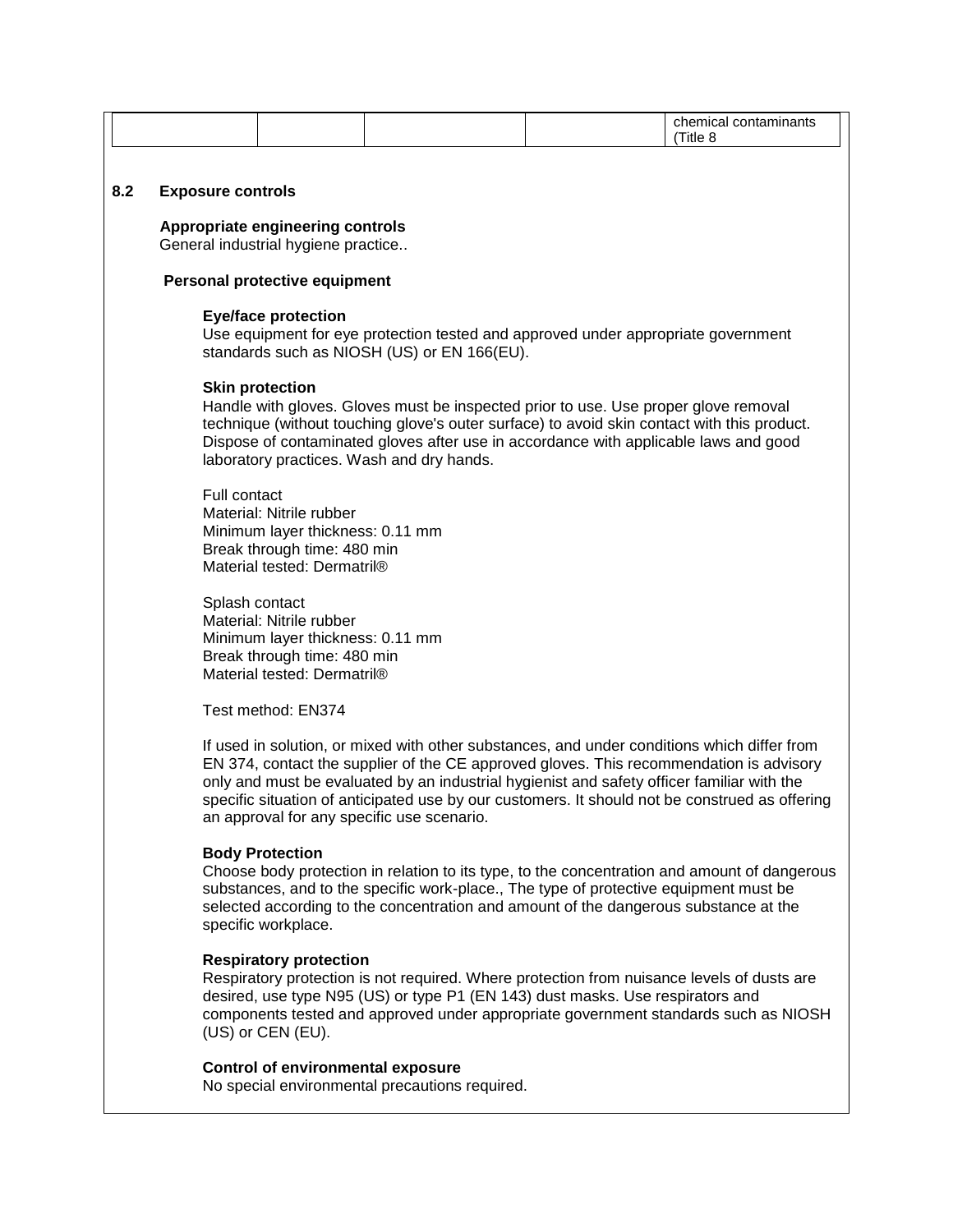# **9. PHYSICAL AND CHEMICAL PROPERTIES**

# **9.1 Information on basic physical and chemical properties**

|     | a) Appearance                                         | Form: solid                                              |
|-----|-------------------------------------------------------|----------------------------------------------------------|
|     | b) Odour                                              | No data available                                        |
|     | c) Odour Threshold                                    | No data available                                        |
|     | d) pH                                                 | No data available                                        |
|     | e) Melting point/freezing<br>point                    | Melting point/range: 2,040 °C (3,704 °F) - lit.          |
|     | f) Initial boiling point and<br>boiling range         | 2,980 °C (5,396 °F)                                      |
|     | g) Flash point                                        | No data available                                        |
|     | h) Evaporation rate                                   | No data available                                        |
|     | i) Flammability (solid, gas)                          | No data available                                        |
|     | j) Upper/lower<br>flammability or<br>explosive limits | No data available                                        |
|     | k) Vapour pressure                                    | 1 hPa (1 mmHg) at 2,158 °C (3,916 °F)                    |
|     | I) Vapour density                                     | No data available                                        |
|     | m) Relative density                                   | 4.000 g/cm3                                              |
|     | n) Water solubility                                   | insoluble                                                |
|     | o) Partition coefficient:<br>n-octanol/water          | No data available                                        |
|     | p) Auto-ignition<br>temperature                       | No data available                                        |
|     | q) Decomposition<br>temperature                       | No data available                                        |
|     | r) Viscosity                                          | No data available                                        |
|     | s) Explosive properties                               | No data available                                        |
|     | t) Oxidizing properties                               | The substance or mixture is not classified as oxidizing. |
| 9.2 | Other safety information<br>No data available         |                                                          |
|     | 10. STABILITY AND REACTIVITY                          |                                                          |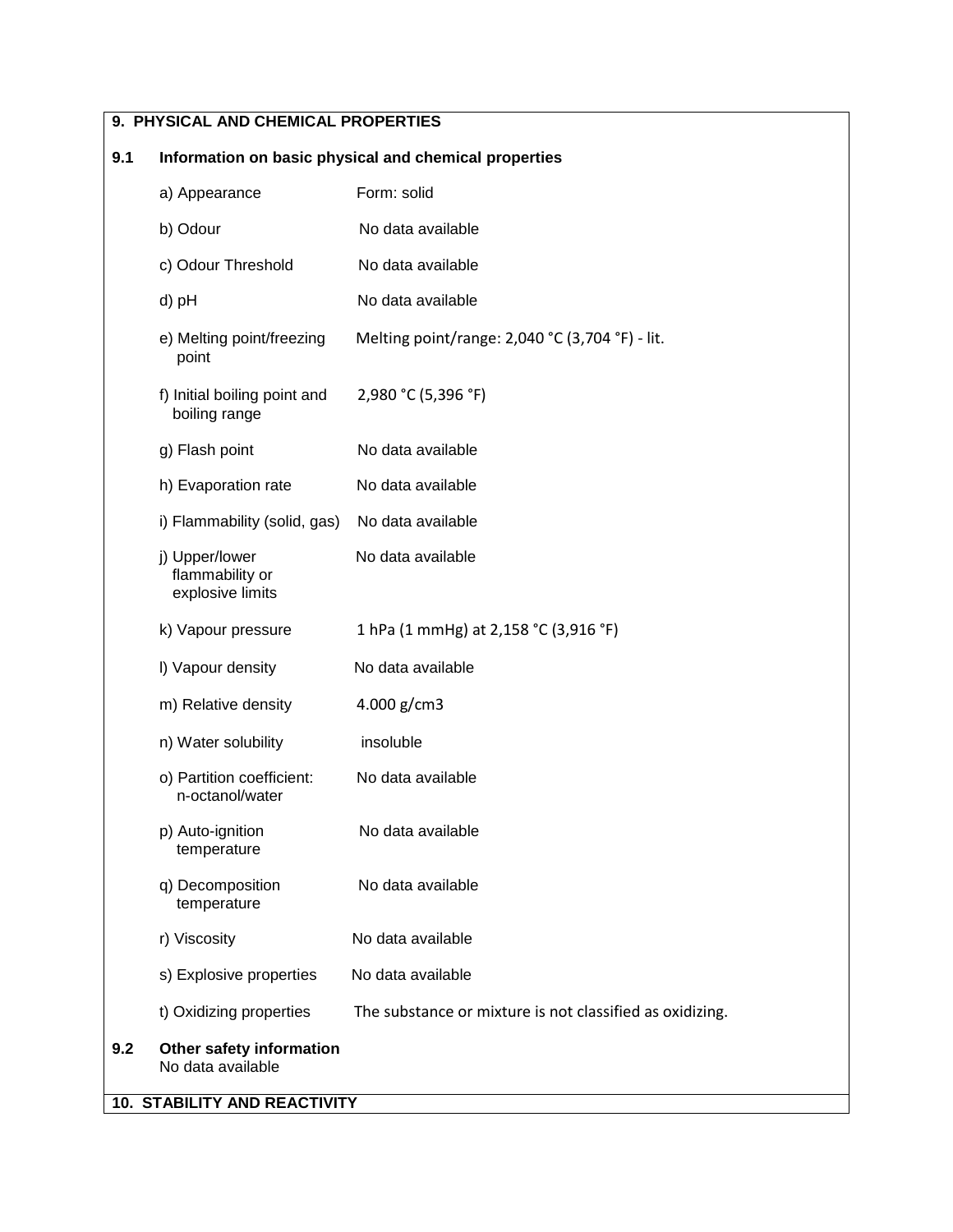| 10.1 | <b>Reactivity</b><br>No data available                                                                                                                                                                                     |
|------|----------------------------------------------------------------------------------------------------------------------------------------------------------------------------------------------------------------------------|
| 10.2 | <b>Chemical stability</b><br>Stable under recommended storage conditions.                                                                                                                                                  |
| 10.3 | Possibility of hazardous reactions<br>No data available                                                                                                                                                                    |
| 10.4 | <b>Conditions to avoid</b><br>Exposure to moisture                                                                                                                                                                         |
| 10.5 | Incompatible materials<br>Strong acids, Strong bases, Chlorine trifluoride, Ethylene oxide, Halogenated hydrocarbon,<br>Oxygen difluoride, Sodium nitrate, Vinyl compounds, Oxygen, Nitrates, Halogens                     |
| 10.6 | <b>Hazardous decomposition products</b><br>Hazardous decomposition products formed under fire conditions. - Aluminum oxide<br>Other decomposition products - No data available<br>In the event of fire: see section 5      |
|      | <b>11. TOXICOLOGICAL INFORMATION</b>                                                                                                                                                                                       |
| 11.1 | Information on toxicological effects                                                                                                                                                                                       |
|      | <b>Acute toxicity</b><br>LD50 Oral - Rat - > 10,000 mg/kg<br>(OECD Test Guideline 401)<br>LC50 Inhalation - Rat - 4 h - $> 2.6$ mg/l<br>(OECD Test Guideline 403)<br>Remarks: No significant adverse effects were reported |
|      | Dermal: No data available<br>No data available                                                                                                                                                                             |
|      | <b>Skin corrosion/irritation</b><br>Skin - Rabbit Result: No skin irritation<br>(OECD Test Guideline 404)                                                                                                                  |
|      | Serious eye damage/eye irritation<br>Eyes - Rabbit Result: No eye irritation<br>(OECD Test Guideline 405)                                                                                                                  |
|      | <b>Respiratory or skin sensitisation</b><br>Maximisation Test - Guinea pig<br>Result: Does not cause skin sensitisation.                                                                                                   |
|      | <b>Germ cell mutagenicity</b><br>No data available                                                                                                                                                                         |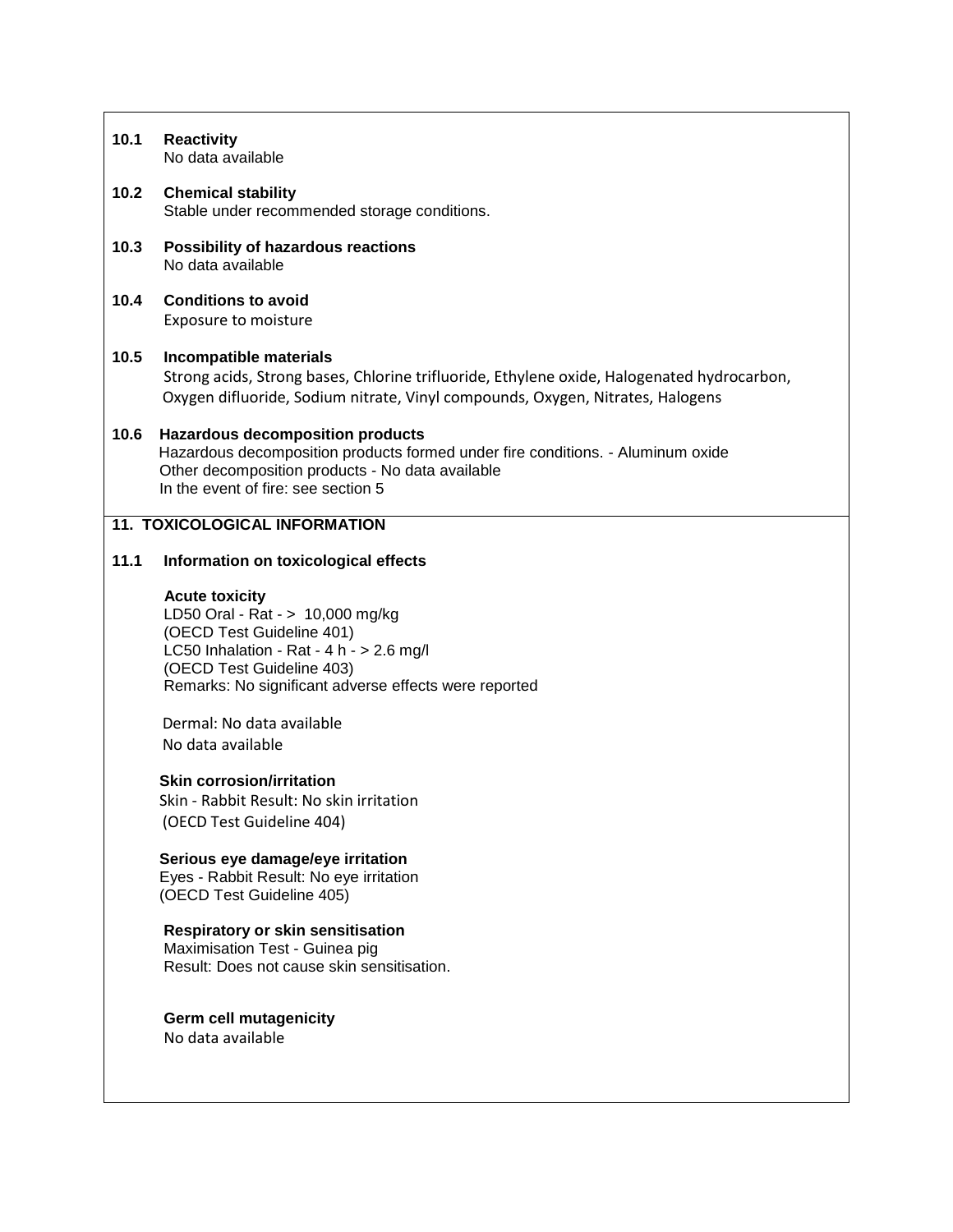#### **Carcinogenicity**

This product is or contains a component that is not classifiable as to its carcinogenicity based on its IARC, ACGIH, NTP, or EPA classification.

 IARC: No component of this product present at levels greater than or equal to 0.1% is identified as probable, possible or confirmed human carcinogen by IARC.

 NTP: No component of this product present at levels greater than or equal to 0.1% is identified as a known or anticipated carcinogen by NTP.

 OSHA: No component of this product present at levels greater than or equal to 0.1% is identified as a carcinogen or potential carcinogen by OSHA.

### **Reproductive toxicity**

No data available

 Reproductive toxicity - Human - female - Oral Effects on Newborn: Physical.

No data available

 **Specific target organ toxicity - single exposure** No data available

 **Specific target organ toxicity - repeated exposure** No data available

 **Aspiration hazard** No data available

 **Additional Information** RTECS: BD1200000

 Cough, chest pain, Difficulty in breathing, Gastrointestinal disturbance Liver - Irregularities - Based on Human Evidence Liver - Irregularities - Based on Human Evidence

### **12. ECOLOGICAL INFORMATION**

### **12.1 Toxicity** No toxicity at the limit of solubility

### **12.2 Persistence and degradability** The methods for determining biodegradability are not applicable to inorganic substances.

### **12.3 Bioaccumulative potential** Does not bioaccumulate

- **12.4 Mobility in soil** No data available
- **12.5 Results of PBT and vPvB assessment** PBT/vPvB assessment not available as chemical safety assessment not required/not conducted
- **12.6 Other adverse effects**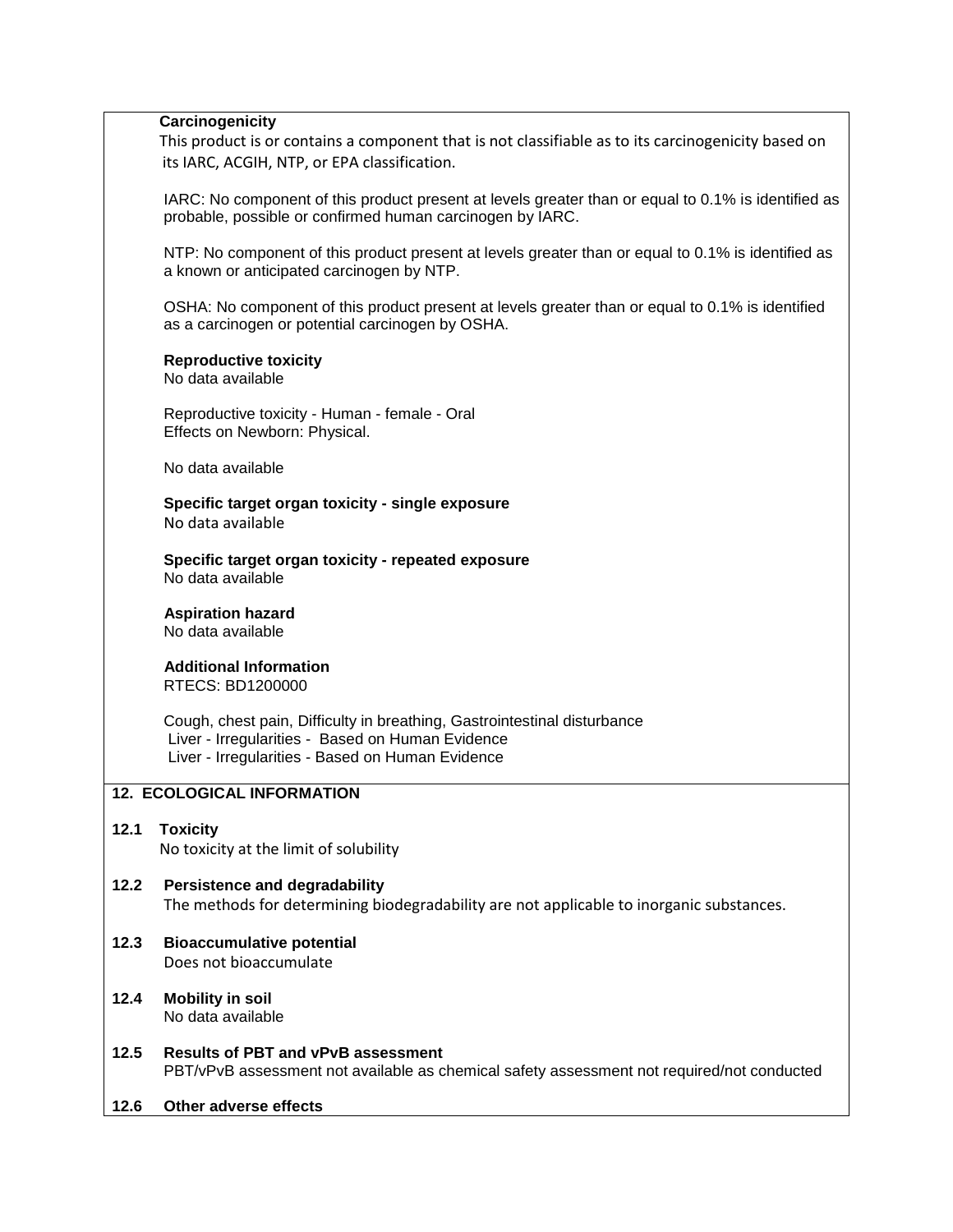No data available

## **13. DISPOSAL CONSIDERATIONS**

#### **13.1 Waste treatment methods**

#### **Product**

Offer surplus and non-recyclable solutions to a licensed disposal company.

# **Contaminated packaging**

Dispose of as unused product.

## **14. TRANSPORT INFORMATION**

## **DOT (US)**

Not dangerous goods

### **IMDG**

Not dangerous goods

# **IATA**

Not dangerous goods

## **15. REGULATORY INFORMATION**

#### **SARA 302 Components**

 No chemicals in this material are subject to the reporting requirements of SARA Title III, Section 302.

### **SARA 313 Components**

| The following components are subject to reporting levels established by SARA Title III, Section 313: |           |                      |
|------------------------------------------------------------------------------------------------------|-----------|----------------------|
|                                                                                                      | CAS-No.   | <b>Revision Date</b> |
| Aluminum Oxide                                                                                       | 1344-28-1 | 1994-04-01           |

## **SARA 311/312 Hazards**

No SARA Hazards

### **Massachusetts Right To Know Components**

| Aluminum Oxide                               | CAS-No.<br>1344-28-1 | <b>Revision Date</b><br>1994-04-01 |
|----------------------------------------------|----------------------|------------------------------------|
| <b>Pennsylvania Right To Know Components</b> |                      |                                    |
| Aluminum Oxide                               | CAS-No.<br>1344-28-1 | <b>Revision Date</b><br>1994-04-01 |
| <b>New Jersey Right To Know Components</b>   |                      |                                    |
|                                              | CAS-No.              | <b>Revision Date</b>               |
| Aluminum Oxide                               | 1344-28-1            | 1994-04-01                         |

### **California Prop. 65 Components**

This product does not contain any chemicals known to State of California to cause cancer, birth defects, or any other reproductive harm.